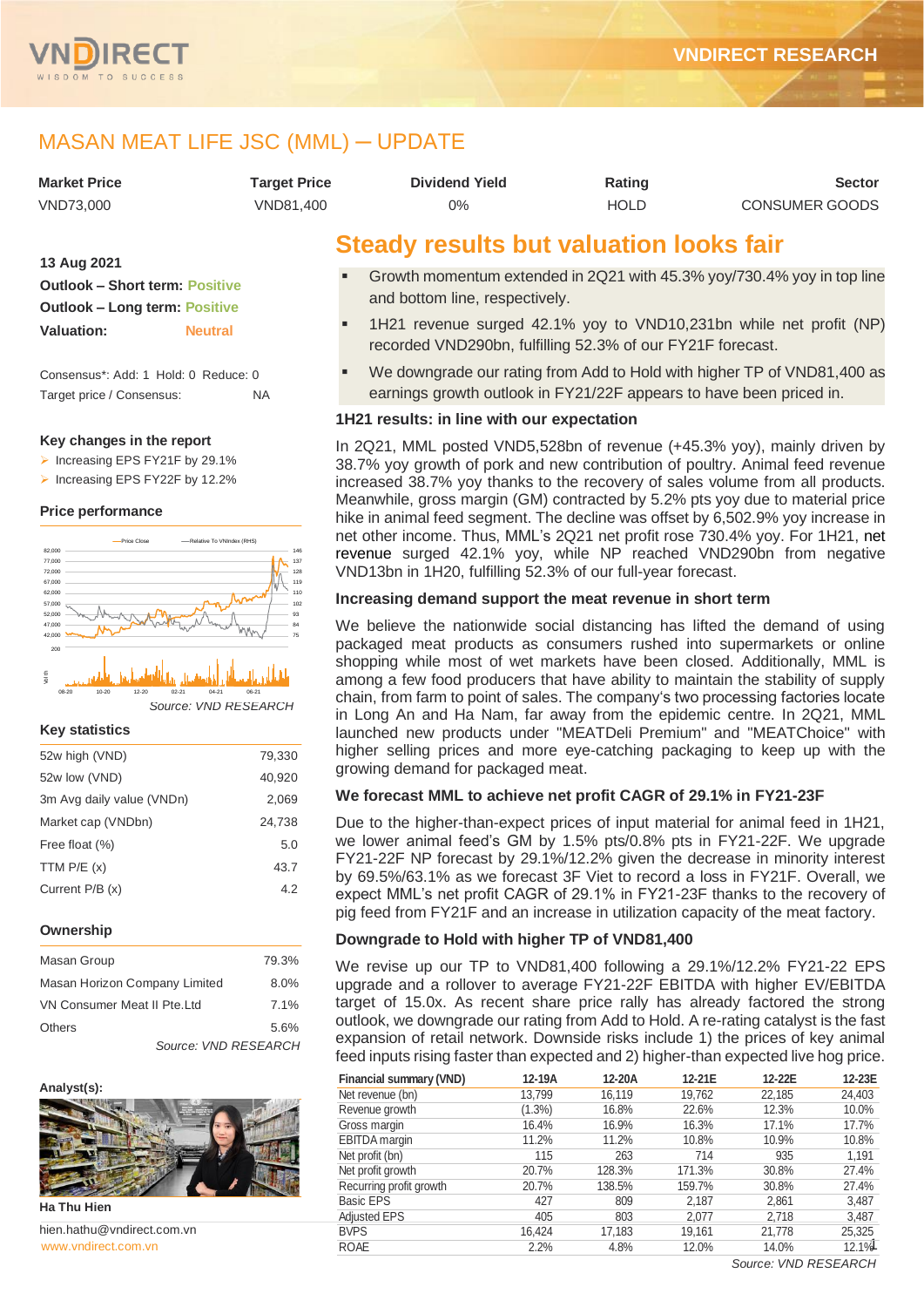

## **Investment thesis**

## **Downgrade to Hold with higher TP of VND81,400**

MML has delivered impressive returns with its share price rising 48.6% since the start of this year, thanks to positive expectation of investors for the company's business results after penetrating deeper into the chilled meat and expanding into a new market (poultry) through 3F Viet. However, we still like MML for longterm investment regarding high NP growth over the next 2-3 year (FY21-23F NP CAGR of 29.1%).

Thus, we downgrade to Hold rating with higher TP of VND81,400 based on DCF valuation (WACC: 10.5% COE: 12.9%, LTG: 1.0%) and 15.0x FY21F EV/EBITDA. We rollover our multiples model to average FY21-22F EBITDA and lift our target FY21F EV/EBITDA of MML from 12.0x to 15.0x to reflect the market re-rating. A re-rating catalyst is the fast expansion of retail network. Downside risks include 1) the prices of key animal feed inputs rising faster than expected and 2) higher-than expected live hog price.

|  |  |  | <b>Figure 1: Valuation summary</b> |
|--|--|--|------------------------------------|
|--|--|--|------------------------------------|

| <b>Methodology</b>  | <b>Price</b> | Weight | <b>Weighted price</b>     |
|---------------------|--------------|--------|---------------------------|
| <b>FCFF</b>         | 83.417       | 50%    | 41.709                    |
| EV/EBITDA           | 79,300       | 50%    | 39,650                    |
| <b>Target price</b> |              |        | 81,400                    |
|                     |              |        | SOURCE: VNDIRECT RESEARCH |

#### **Figure 2: Discounted cash flows - future cash flows to firm (FCFF) approach**

| Present value of Free Cash Flows to Firm (VNDbn) | 13,028   |
|--------------------------------------------------|----------|
| Present value of Terminal value (VNDbn)          | 18,083   |
| Enterprise Value (VNDbn)                         | 31,111   |
| Net debt (VNDbn)                                 | (3, 857) |
| Equity Value                                     | 27,254   |
| No. of Outstanding Share (million)               | 327      |
| Equity value per share (VND)                     | 83,417   |
|                                                  |          |
| <b>WACC</b>                                      | 10.5%    |
| Cost of Equity                                   | 12.9%    |
| Long-term growth                                 | 1.0%     |
|                                                  |          |

SOURCE: VNDIRECT RESEARCH

#### **Figure 3: Multiples (EV/EBITDA)**

| 2,124<br>15.0<br>5,168           |
|----------------------------------|
|                                  |
|                                  |
|                                  |
| 2,196                            |
| 1,402                            |
| 25,898                           |
| 326.7                            |
| 79,300                           |
| <b>SOURCE: VNDIRECT RESEARCH</b> |
|                                  |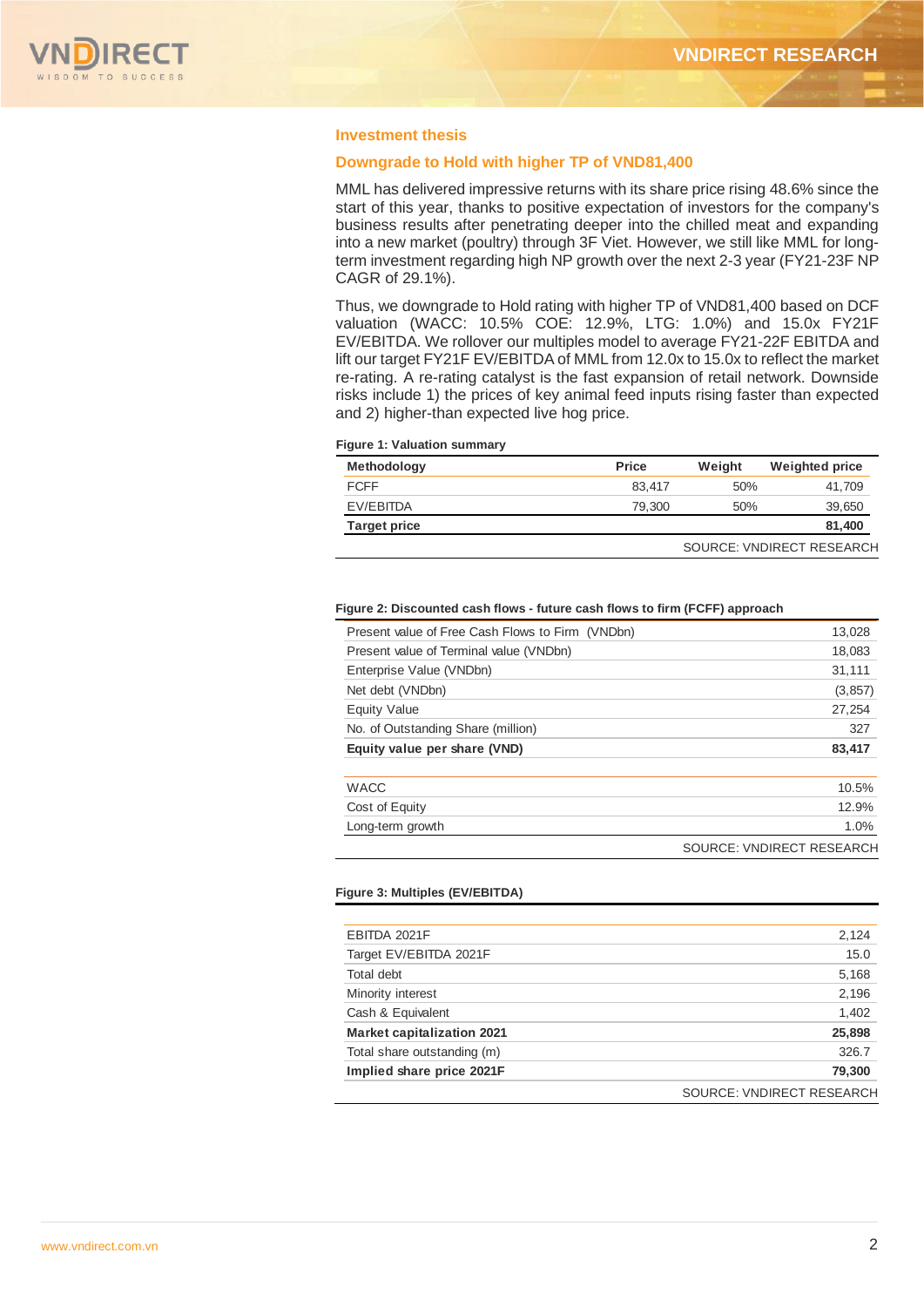## **Figure 4: Discounted cash flow model**

|                                  | 2020     | 2021     | 2022  | 2023    | 2024    | 2025  | 2026  | 2027                             | 2028  | 2029   |
|----------------------------------|----------|----------|-------|---------|---------|-------|-------|----------------------------------|-------|--------|
|                                  | $\Omega$ | $\Omega$ |       | 2       | 3       | 4     | 5     | 6                                |       | 8      |
| <b>EBIT</b>                      | 1,073    | 1,249    | 1.471 | 1.764   | 2,101   | 2,489 | 2,933 | 3,440                            | 4,020 | 4,681  |
| Add: Depreciation & Amortization | 695      | 733      | 795   | 863     | 926     | 989   | 1,051 | 1.114                            | 1.177 | 1,240  |
| Less Capital expenditure         | (1,011)  | (968)    | (994) | (1,022) | (1,045) | (945) | (945) | (945)                            | (945) | (945)  |
| Changes in Working Capital       | (864)    | 599      | 255   | 119     | (114)   | (125) | (137) | (151)                            | (166) | (183)  |
| Free Cash Flow (FCF)             | (107)    | 1,613    | 1,527 | 1,724   | 1,869   | 2,408 | 2,902 | 3,459                            | 4,086 | 4,794  |
| Less Taxes Paid                  | (188)    | (201)    | (228) | (243)   | (306)   | (369) | (438) | (515)                            | (607) | (707)  |
| <b>Free Cash Flows to Firm</b>   | (295)    | 1,412    | 1,299 | 1,481   | 1,563   | 2,039 | 2,464 | 2,943                            | 3,480 | 4,087  |
| <b>Terminal Value</b>            |          |          |       |         |         |       |       |                                  |       | 47,734 |
| <b>PV of FCFF</b>                | (295)    | 1,412    | 1.176 | 1.213   | 1,159   | 1,370 | 1.498 | 1.621                            | 1.735 | 1,844  |
| <b>PV of Terminal Value</b>      |          |          |       |         |         |       |       |                                  |       | 18,083 |
|                                  |          |          |       |         |         |       |       | <b>SOURCE: VNDIRECT RESEARCH</b> |       |        |

## **Figure 5: Peer comparison (Data at 13 Aug)**

|                               |                  |             | <b>Target</b><br>price | 3-year<br>P/E(x)<br><b>ROE (%)</b><br>EV/EBITDA (x)<br><b>EPS</b><br><b>Market</b> |             |      |                               |      |      | <b>ROA (%)</b> |       |       |       |
|-------------------------------|------------------|-------------|------------------------|------------------------------------------------------------------------------------|-------------|------|-------------------------------|------|------|----------------|-------|-------|-------|
|                               | <b>Bloomberg</b> |             | (Local                 | cap                                                                                | <b>CAGR</b> |      |                               |      |      |                |       |       |       |
| 3F producer                   |                  | code Recom. | Cur)                   | (US\$m)                                                                            | $(\%)$      |      | FY21F FY22F FY21F FY22F FY21F |      |      |                | FY22F | FY21F | FY22F |
| <b>Charoen Pokphand Foods</b> | CPF TB           | <b>NR</b>   | N/a                    | 6,670                                                                              | 54.4        | 11.2 | 11.9                          | 11.1 | 10.9 | 3.8            | 4.0   | 10.8  | 11.4  |
| Dabaco Group                  | DBC VN           | <b>ADD</b>  | 64000                  | 283                                                                                | 142.6       | 4.8  | 5.3                           | 6.7  | 8.0  | 21.4           | 14.6  | 9.6   | 7.1   |
| Nisshin Oillio Group LTD      | 2602 JP          | <b>NR</b>   | N/a                    | 936                                                                                | 21.1        | 8.2  | 7.9                           | 12.7 | 12.4 |                |       | 5.7   | 5.7   |
| Juewei Food Co LTD            | 603517 CH        | <b>NR</b>   | N/a                    | 6,796                                                                              | 11.2        | 36.3 | 30.1                          | 49.7 | 40.3 | 16.7           | 17.9  | 19.9  | 18.6  |
|                               |                  |             |                        |                                                                                    |             |      |                               |      |      |                |       |       |       |
| Average                       |                  |             |                        | 3,671                                                                              | 57.3        | 15.1 | 13.8                          | 20.0 | 17.9 | 14.0           | 12.2  | 11.5  | 10.7  |
| Median                        |                  |             |                        | 3,803                                                                              | 37.7        | 9.7  | 9.9                           | 11.9 | 11.7 | 16.7           | 14.6  | 10.2  | 9.3   |

| <b>Masan Meatlife</b> | <b>MML VN</b> | <b>HOLD</b> | 81.400 | .066 | 69.0% | 10.5 | 10.2 | 38.9 | 29.7 | 12.0 | 14.0                                 | 4.1 | 5.3 |
|-----------------------|---------------|-------------|--------|------|-------|------|------|------|------|------|--------------------------------------|-----|-----|
|                       |               |             |        |      |       |      |      |      |      |      | SOURCE: VNDIRECT RESEARCH, BLOOMBERG |     |     |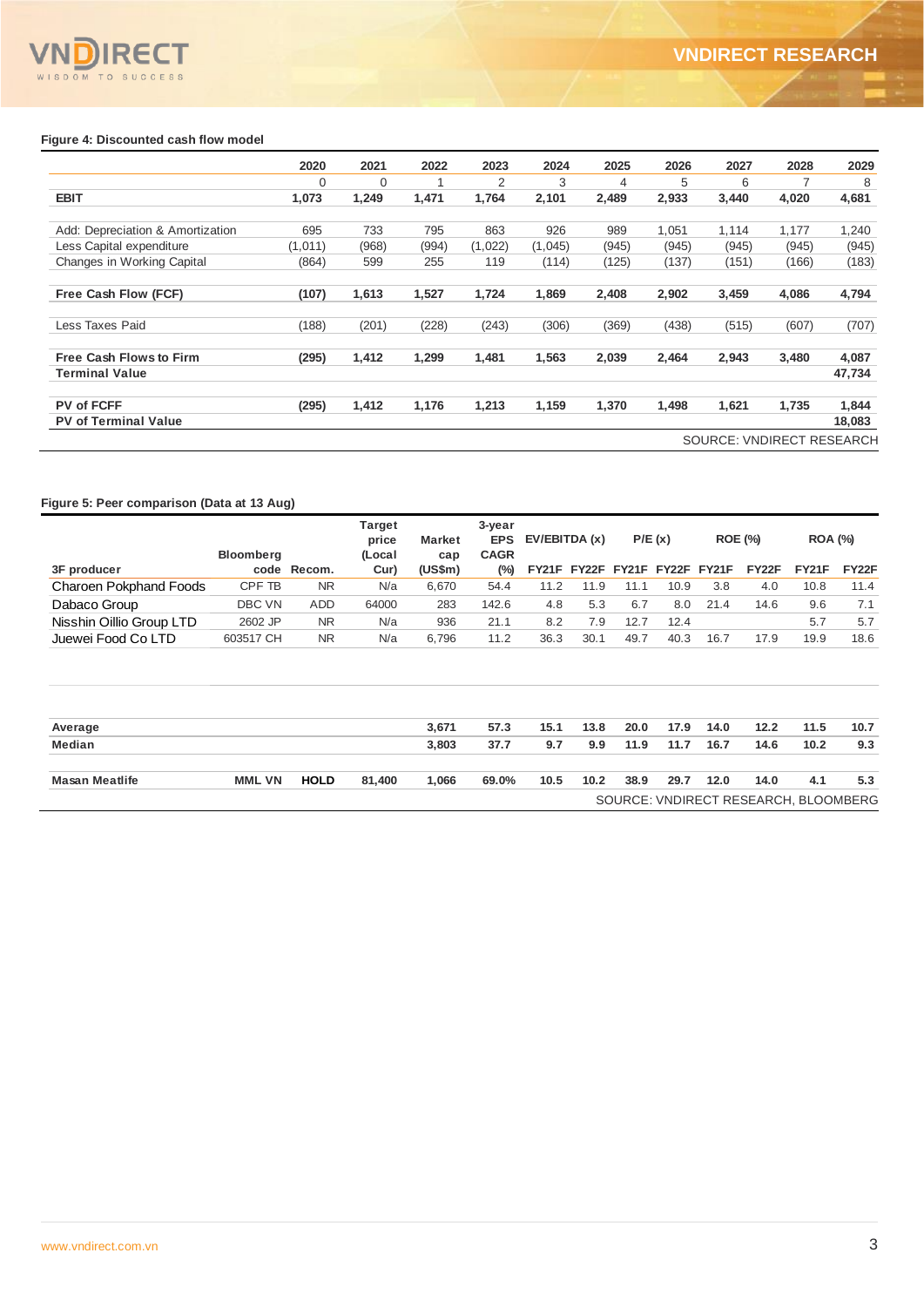

## **STEADY RESULTS BUT VALUATION LOOKS FAIR**

## **1H21 recap: The meat business boosted revenue to grow impressively**

**Figure 6: Results comparison**

|                      |             |             |              |        |                  |                     | % vs our<br>2021F |                                                                                                                                                                                                                                                                                                                                                                                                                                                                                                  |
|----------------------|-------------|-------------|--------------|--------|------------------|---------------------|-------------------|--------------------------------------------------------------------------------------------------------------------------------------------------------------------------------------------------------------------------------------------------------------------------------------------------------------------------------------------------------------------------------------------------------------------------------------------------------------------------------------------------|
| <b>VNDbn</b>         | <b>2Q21</b> | <b>2Q20</b> | % yoy        | 1H21   | 1H <sub>20</sub> | % yoy               |                   | forecast Comment                                                                                                                                                                                                                                                                                                                                                                                                                                                                                 |
| Revenue              | 5,528       | 3,805       | 45.3%        | 10,231 | 7,202            | 42.1%               | 51.8%             |                                                                                                                                                                                                                                                                                                                                                                                                                                                                                                  |
| Animal Feed          | 4,444       | 3,203       | 38.7%        | 8,163  | 6,147            | 32.8%               |                   | Animal feed revenue increased by 38.7% yoy in 2Q21<br>thanks to volume's recovery in all segments, especially<br>pig feed segment which rose over 20% yoy. The sale<br>volume of pig feed increased significantly as domestic<br>56.1% farming activity recovered from the African swine fever<br>(ASF) crisis. In early 2021, the total pig herd of<br>Vietnam is estimated to increase by 20% yoy and<br>equivalent to 87% of the total pig herd before the AFS<br>epidemic broke out in 2019. |
| Meat                 | 1,083       | 602         | 79.9%        | 2,068  | 1,055            | 96.0%               | 39.7%             | In 2Q21, meat sales increased strongly, accounting for<br>20% of total revenue compared to 15% in 2Q20. The<br>positive result mainly thanks to the expansion of<br>MEATDeli's coverage (by the end of June 2021, the<br>MEATDeli brand has been presented at more than<br>2,700 points of sale, of which 2,300 stores belong to<br>the Vinmart system in Hanoi and Ho Chi Minh City)<br>along with VND248bn from the new business - 3F Viet.                                                    |
| <b>Gross profit</b>  | 638         | 636         | 0.3%         | 1,309  | 1,199            | 9.2%                | 37.4%             |                                                                                                                                                                                                                                                                                                                                                                                                                                                                                                  |
| Gross margin         | 11.5%       | 16.7%       | $-5.2%$ pts  | 12.8%  | 16.6%            | -3.8% pts -4.9% pts |                   |                                                                                                                                                                                                                                                                                                                                                                                                                                                                                                  |
| SG&A                 | 434         | 420         | 3.2%         | 827    | 833              | $-0.7%$             | 39.9%             |                                                                                                                                                                                                                                                                                                                                                                                                                                                                                                  |
| SG&A as % revenue    | 7.8%        | 11.0%       | $-3.2%$ pts  | 8.1%   | 11.6%            | $-3.5%$ pts         | $-2.4%$ pts       |                                                                                                                                                                                                                                                                                                                                                                                                                                                                                                  |
| Selling expenses     | 238         | 248         | $-4.2%$      | 446    | 462              | $-3.3%$             | 41.1%             | Selling expenses fell in 2Q21 as the company cut the<br>advertising and promotion costs by 39.1% yoy to offset<br>the increase in input materials high in animal feed<br>segment.                                                                                                                                                                                                                                                                                                                |
| % revenue            | 4.3%        | 6.5%        | $-2.2%$ pts  | 4.4%   | 6.4%             | $-2.0\%$ pts        | -1.1% pts         |                                                                                                                                                                                                                                                                                                                                                                                                                                                                                                  |
| G&A expenses         | 196         | 172         | 13.8%        | 381    | 371              | 2.6%                | 38.5%             |                                                                                                                                                                                                                                                                                                                                                                                                                                                                                                  |
| % revenue            | 3.5%        | 4.5%        | $-1.0\%$ pts | 3.7%   | 5.2%             | $-1.4%$ pts         | $-1.3%$ pts       |                                                                                                                                                                                                                                                                                                                                                                                                                                                                                                  |
| <b>EBITDA</b>        | 396         | 380         | 4.1%         | 866    | 718              | 20.5%               | 40.1%             |                                                                                                                                                                                                                                                                                                                                                                                                                                                                                                  |
| <b>EBITDA</b> margin | 7.2%        | 10.0%       | $-2.8%$ pts  | 8.5%   | 10.0%            | $-1.5%$ pts         | $-2.5%$ pts       |                                                                                                                                                                                                                                                                                                                                                                                                                                                                                                  |
| <b>EBIT</b>          | 205         | 216         | $-5.2%$      | 482    | 366              | 31.7%               | 33.8%             |                                                                                                                                                                                                                                                                                                                                                                                                                                                                                                  |
| <b>EBIT</b> margin   | 3.7%        | 5.7%        | $-2.0\%$ pts | 4.7%   | 5.1%             | $-0.4%$ pts         | $-2.5%$ pts       |                                                                                                                                                                                                                                                                                                                                                                                                                                                                                                  |
| Financial income     | 36          | 25          | 43.2%        | 69     | 47               | 45.9%               |                   | Financial income increased by 43.2% yoy in 2Q21<br>72% thanks to the increase in interest income from bank<br>deposits and loan interest of 43.5% yoy.                                                                                                                                                                                                                                                                                                                                           |
| Other income         | 80          | 1           | 6502.9%      | 75     | (1)              |                     | 538%              |                                                                                                                                                                                                                                                                                                                                                                                                                                                                                                  |
| rre-tax pront        | 190         | 114         | 67.3%        | 371    | າວຮ              | 134.8%              |                   | Pre-tax profit rose strongly in 2Q21 mainly thanks to<br>34.8% 43.2% yoy increase in financial revenue along with<br>6,502.9% yoy rise in net other income.                                                                                                                                                                                                                                                                                                                                      |
| EBT margin           | 3.4%        | 3.0%        | $0.5%$ pts   | 3.6%   | 2.2%             | 1.4% pts            | $-1.8%$ pts       |                                                                                                                                                                                                                                                                                                                                                                                                                                                                                                  |
| Тах                  | 48          | 43          | 12.4%        | 82     | 73               | 13.1%               | 38.7%             |                                                                                                                                                                                                                                                                                                                                                                                                                                                                                                  |
| Tax rate             | 25.2%       | 37.4%       | $-12.3%$ pts | 22.2%  | 46.1%            | $-23.9%$ pts        | 2.2% pts          |                                                                                                                                                                                                                                                                                                                                                                                                                                                                                                  |
| Minority interest    | (10)        | 53          |              | (1)    | 98               |                     | $-0.4%$           | Minority interest recorded a negative level compared to<br>VND53bn in 2Q20 mainly due to the losses from 3F<br>Viet (note that MML merged with 3F Viet from the end<br>of 2020).                                                                                                                                                                                                                                                                                                                 |
| Net profit to common | 152         | 18          | 730.4%       | 290    | (13)             |                     | 52.3%             |                                                                                                                                                                                                                                                                                                                                                                                                                                                                                                  |
| Net margin           | 2.7%        | 0.5%        | 2.3% pts     | 2.8%   | $-0.2%$          | 3.0% pts            | $0.0\%$ pts       |                                                                                                                                                                                                                                                                                                                                                                                                                                                                                                  |
| <b>EPS dilutted</b>  | 465         | 56          | 730.4%       | 886    | (40)             |                     | 54.6%             |                                                                                                                                                                                                                                                                                                                                                                                                                                                                                                  |
|                      |             |             |              |        |                  |                     |                   | Source: VNDIRECT RESEARCH, COMPANY REPORTS                                                                                                                                                                                                                                                                                                                                                                                                                                                       |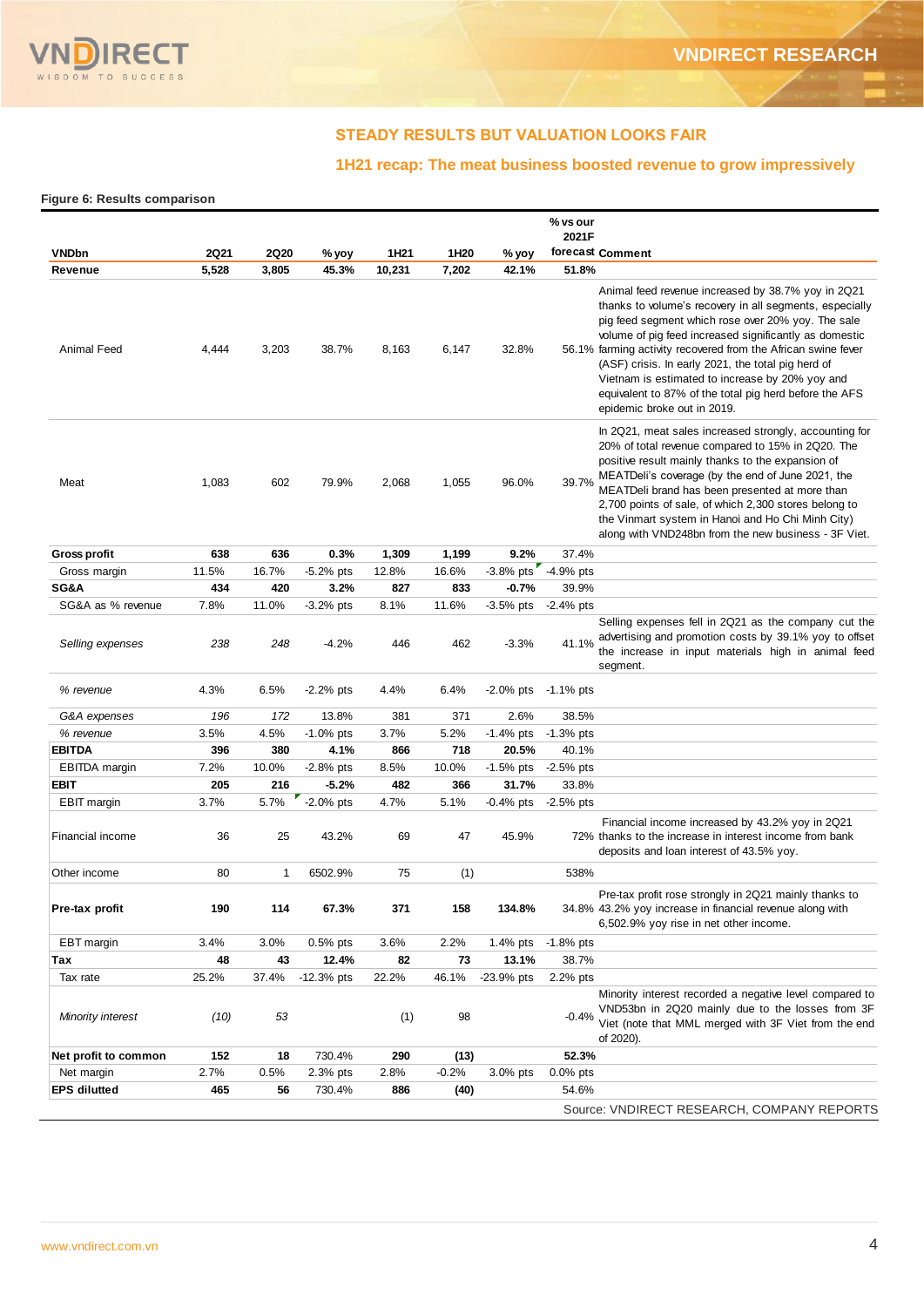

## **FY21 – 23F outlook: Meat will be key driver for revenue growth**

## **We expect meat to accelerate thanks to robustly growing demand and enlarging distribution network**

In our view, the social distancing order will have the effect of increasing the demand for packaged meat products in the short term since 1) consumers increased demand for home cooking and food storage to limit movement restriction and 2) consumers rushed into supermarkets or online shopping while most of wet markets have been closed. Additionally, MML is among a few food producers that have the ability to maintain the stability of supply chain, from farm to point of sales. The company's two processing factories are located in Long An and Ha Nam, far away from the epidemic centre. Thus, we believe the nationwide lockdown will positively impact meat revenue MML in the short term.

According to the management, MML's distribution of fresh meat products will go along with VCM's store network. Meanwhile, VCM plans to open 300-700 new stores in 2021F — mainly in the form of minimarts. Therefore, we forecast MML's total POS to increase by 60% yoy in FY21F. Besides, we expect MML to actively research and launch new products in 2H21 to gain 1-2% market share amid the increased demand for packaged meat in the short term. We believe that with the wide product coverage through Vinmart system's expansion plan along with abundant product portfolio, MML will raise MEATDeli products' awareness in the market, thereby increasing sales volume by 92.0%/37.5%/15.5% yoy in 2021- 23F. Thus, meat is expected to record a 118.9%/60.1%/16.4% yoy rise in FY21- 23F net revenue.



**Figure 7: We expect meat revenue to increase its contribution to MML's revenue in FY21-23F**

Source: VNDIRECT RESEARCH, COMPANY REPORTS

## **Animal feed to maintain single-digit growth over FY21-23F**

After the sharp fall in April 2020 due to the COVID-19 crisis, global cereal prices strongly recovered. Specifically, corn and soybean prices increased by 73.5% yoy and 65.7% yoy, respectively, in 1H21. We expect agricultural prices to be 14%-15% higher in 2021F, followed by a slight gain in 2022F. As raw materials cost accounts for about 80-85% of the cost of goods sold (COGS), we believe higher global cereal prices will hurt the animal feed segment's GM as the rising in raw material cost cannot be fully converted into selling prices. Thus, we project revenue in the animal feed to rise by 5.9%/7.2%/7.0% yoy in FY21-23F. Meanwhile, its GM contract by 1.2% pts/0.2% pts in FY21-22F and maintain at 13.3pts in FY23F.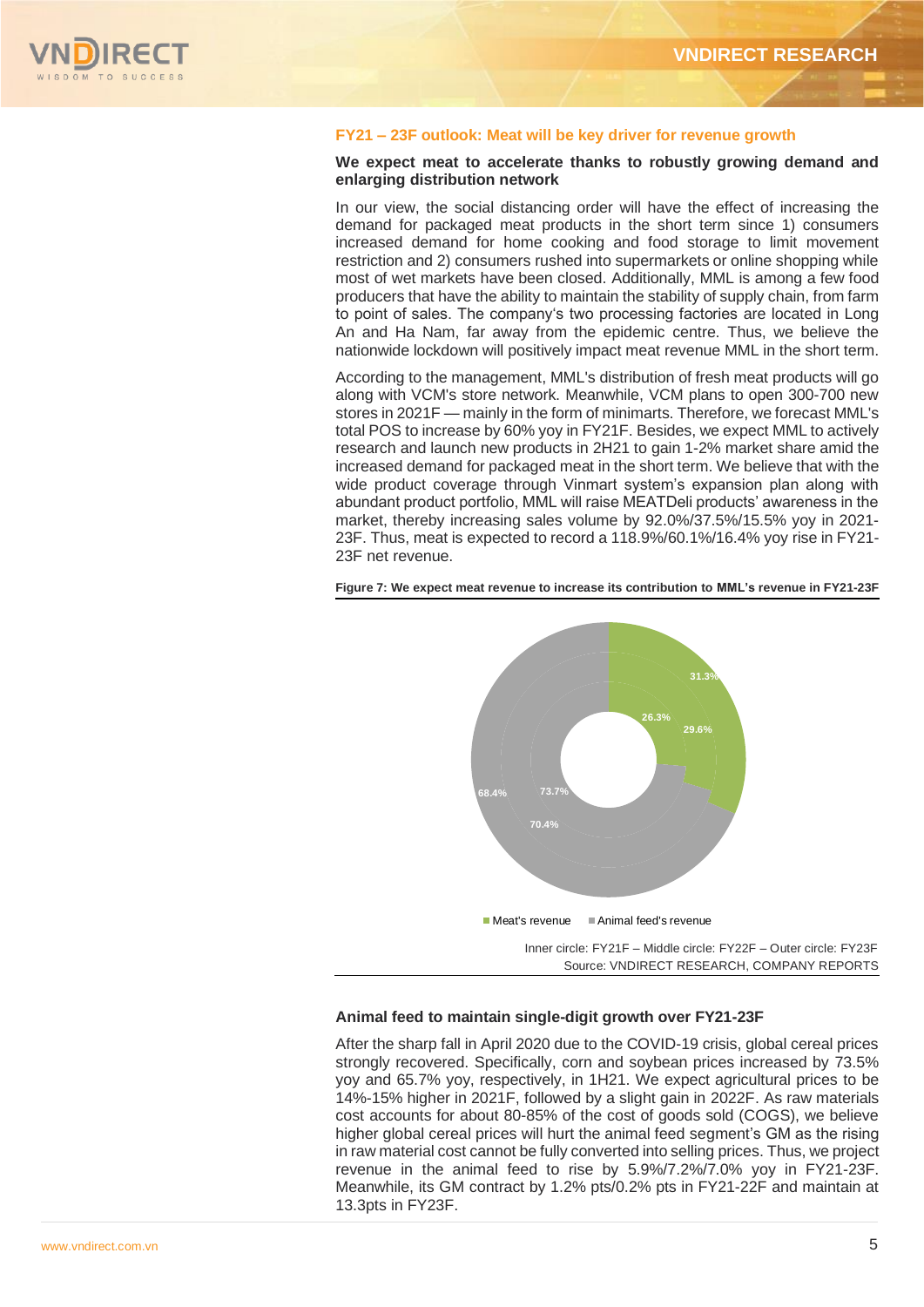**VNDIRECT RESEARCH**





**Figure 8: Input material price rose significantly in 1H21 (US\$/bushel)**

## **Gross margin slightly declines due to input material price hike**

We expect agricultural prices to stay flat in 2H21 after increasing significantly in 1H21, thus squeezing feed's GM by 1.2% pts/0.2% pts in FY21-22F. However, in our view, the plunge in feed segment's GM will be partly offed set by an improvement in meat segment's GM. We expect pork prices to decline and stabilize gradually at 19.9%/26.1% lower than ASF levels in FY21-22F, reducing the pressure on the GM as 40% of MML's raw pork are imported from third parties. As a result, we forecast meat segment's GM will expand by 2.5% pts/2.1% pts in FY21-22F. Meanwhile, the total GM slightly contract by 0.6% pts in FY21F due to a plunge in animal feed segment's GM and recover by 0.8% pts in FY22F thanks to higher contribution from meat to total gross profit.



**Figure 9: Live hog price has cooled down 6M21 after a sharp increase due to the ASF**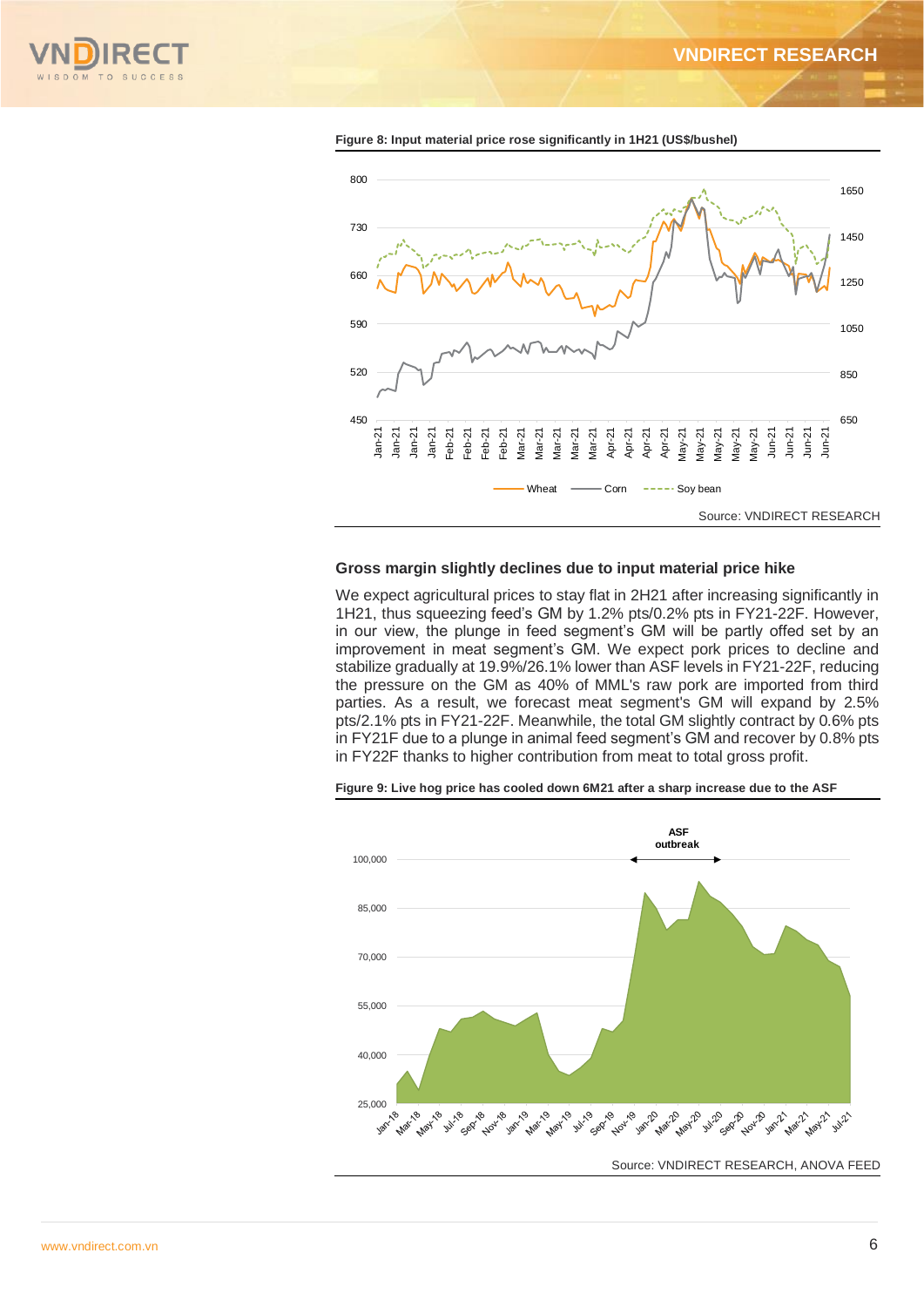

## **FY21-23F earnings forecasts**

We change our forecasts for MML's business as follows:

- Due to the higher-than-expect prices of input material for animal feed in 1H21, we lower feed's GM by 1.5% pts/0.8% pts in FY21-22F as we revise up our raw material price forecast by 5%/2%. Thus, blended GM narrow by 1.4%/0.9% compare to the previous forecast and maintain at 17.7% in FY23F.
- We adjust SG&A expenses by 0.5% in FY21F to reflect lower-thanexpected level in 1H21 and the company tends to streamline operating expenses in animal feed to optimize its profitability.
- We increase the interest income by 41.2%/17.6% to in line with 1H21 figures, thus raising financial income in FY21-22F by 36.6%/16.1% compare to the previous forecast.
- We cut FY21-23F minority interest by 69.5%/63.1%/24.8% as we forecast 3F Viet to record a loss in FY21F and contribute less to pre-tax profit in FY22F (instead of recording profit from FY21F in previously forecast).
- Thus, FY21-23F NP forecast increase by 29.1%/12.2%/1.8% compare to the previously forecast.

#### **Figure 10: Changes in our forecast**

|                                            | 2020   | 2021F  |        | 2022F       |        |        | 2023F           |        |        |             |
|--------------------------------------------|--------|--------|--------|-------------|--------|--------|-----------------|--------|--------|-------------|
|                                            |        | Old    | New    | Changes     | Old    | New    | Changes         | Old    | New    | Changes     |
| Net revenue                                | 16,119 | 19,762 | 19,762 | 0.0%        | 22,185 | 22,185 | 0.0%            | 24,403 | 24,403 | $0.0\%$     |
| Breakdown by segment                       |        |        |        |             |        |        |                 |        |        |             |
| Animal feed                                | 13,746 | 14,556 | 14,556 | 0.0%        | 15.611 | 15,611 | 0.0%            | 16.704 | 16,704 | 0.0%        |
| Meat                                       | 2,378  | 5,206  | 5,206  | 0.0%        | 6.574  | 6.574  | 0.0%            | 7,650  | 7,650  | 0.0%        |
| <b>Gross profit</b>                        | 2,725  | 3,502  | 3,226  | $-7.9%$     | 4,001  | 3,800  | $-5.0%$         | 4,326  | 4,326  | 0.0%        |
| Gross margin                               | 16.9%  | 17.7%  | 16.3%  | $-1.4%$ pts | 18.03% |        | 17.1% -0.9% pts | 17.7%  | 17.7%  | $0.0\%$ pts |
| Breakdown by segment                       |        |        |        |             |        |        |                 |        |        |             |
| Animal feed                                | 14.7%  | 14.9%  | 13.4%  | $-1.5%$ pts | 14.1%  | 13.3%  | $-0.8%$ pts     | 13.3%  | 13.3%  | $0.0\%$ pts |
| Meat                                       | 23.9%  | 26.5%  | 26.5%  | $0.0\%$ pts | 28.5%  | 28.5%  | $0.0\%$ pts     | 28.7%  | 28.7%  | $0.0\%$ pts |
| SG&A                                       | 1,652  | 2,075  | 1,976  | $-4.8%$     | 2,329  | 2,329  | 0.0%            | 2,539  | 2,539  | $0.0\%$     |
| SG&A as % revenue                          | 10.2%  | 10.5%  | 10.0%  | $-0.5%$ pts | 10.5%  | 10.5%  | $0.0\%$ pts     | 10.5%  | 10.5%  | $0.0\%$ pts |
| <b>EBITDA</b>                              | 1,768  | 2,160  | 1,982  | $-8.2%$     | 2,467  | 2,266  | $-8.1%$         | 2,684  | 2,684  | 0.0%        |
| EBITDA margin                              | 11.0%  | 10.9%  | 10.0%  | $-0.9%$     | 11.1%  | 10.2%  | $-0.9%$         | 11.1%  | 11.1%  | 0.0%        |
| Financial income                           | 109    | 95     | 130    | 36.6%       | 95     | 110    | 16.1%           | 96     | 110    | 14.0%       |
| Tax                                        | 188    | 213    | 201    | $-5.4%$     | 244    | 228    | $-6.6%$         | 250    | 252    | 0.8%        |
| Tax rate                                   | 27.7%  | 20.0%  | 20.0%  | 0.0% pts    | 18.0%  | 18.0%  | $0.0\%$ pts     | 15.0%  | 15.0%  | 0.0% pts    |
| Minority interest                          | 229    | 298    | 90.8   | $-69.5%$    | 278    | 102.5  | $-63.1%$        | 241    | 181.1  | $-24.8%$    |
| Net profit                                 | 263    | 554    | 714    | 29.1%       | 833    | 935    | 12.2%           | 1,175  | 1,196  | 1.8%        |
| Net margin                                 | 1.6%   | 2.8%   | 3.6%   | $0.8\%$ pts | 3.8%   | 4.2%   | $0.5%$ pts      | 4.8%   | 4.9%   | $0.1\%$ pts |
| <b>EPS</b> dilutted                        | 800    | 1,621  | 2,093  | 29.1%       | 2,440  | 2,738  | 12.2%           | 3,441  | 3,504  | 1.8%        |
| Source: VNDIRECT RESEARCH, COMPANY REPORTS |        |        |        |             |        |        |                 |        |        |             |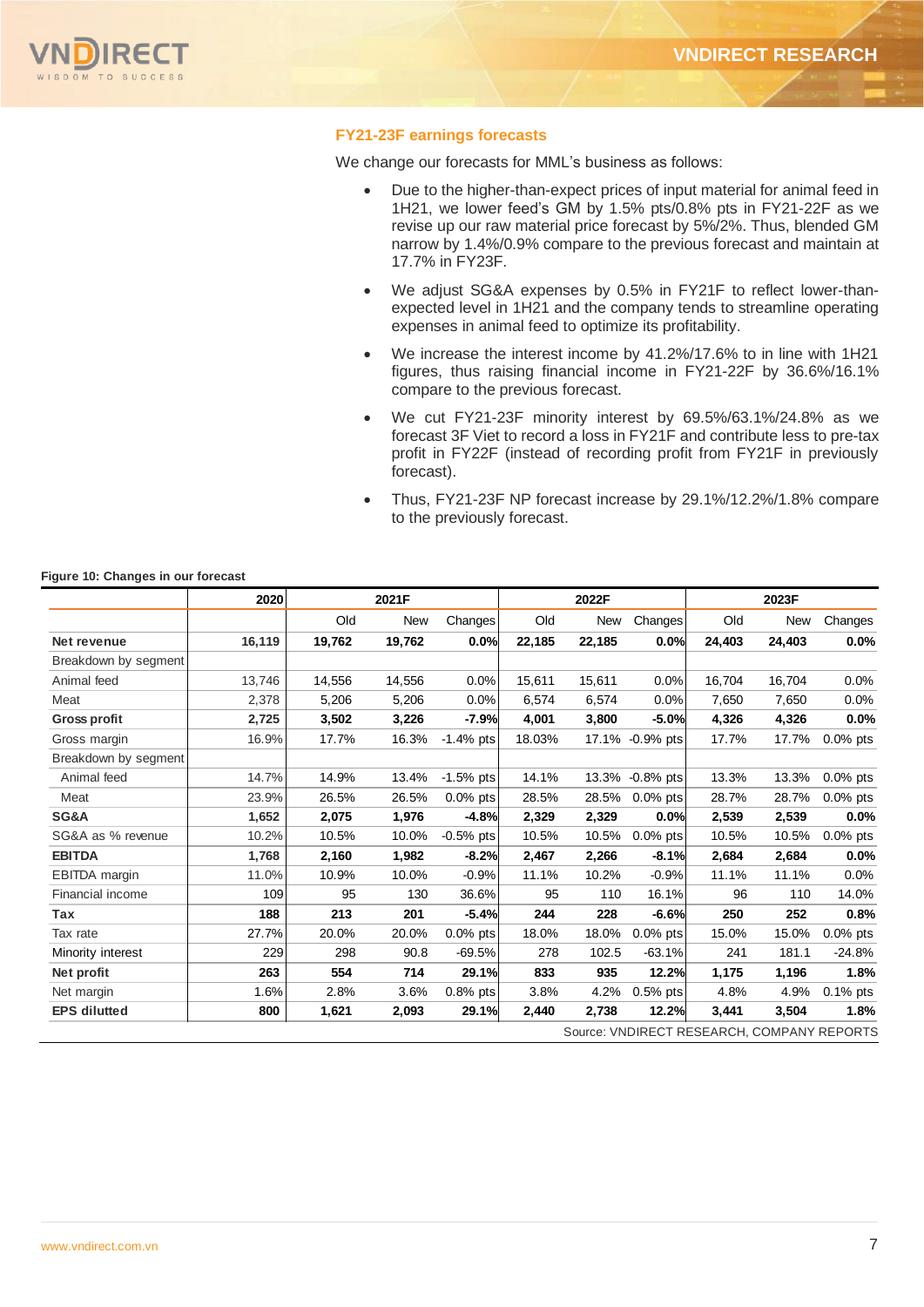# OM TO SUCCESS

#### **Valuation**



#### **Income statement**

| (VNDbn)                       | 12-20A    | 12-21E    | 12-22E    |
|-------------------------------|-----------|-----------|-----------|
| Net revenue                   | 16,119    | 19,762    | 22,185    |
| Cost of sales                 | (13, 394) | (16, 536) | (18, 385) |
| Gen & admin expenses          | (719)     | (988)     | (1, 109)  |
| Selling expenses              | (933)     | (988)     | (1, 220)  |
| <b>Operating profit</b>       | 1,073     | 1,249     | 1,471     |
| <b>Operating EBITDA</b>       | 1,768     | 1,982     | 2,266     |
| Depreciation and amortisation | (695)     | (733)     | (795)     |
| <b>Operating EBIT</b>         | 1,073     | 1,249     | 1,471     |
| Interest income               | 109       | 130       | 110       |
| Financial expense             | (508)     | (484)     | (441)     |
| Net other income              | (4)       | 99        | 111       |
| Income from associates & JVs  | 10        | 12        | 14        |
| Pre-tax profit                | 680       | 1,007     | 1,265     |
| Tax expense                   | (188)     | (201)     | (228)     |
| Minority interest             | (229)     | (91)      | (102)     |
| Net profit                    | 263       | 714       | 935       |
| Adj. net profit to ordinary   | 263       | 714       | 935       |
| Ordinary dividends            | (28)      | (33)      | (33)      |
| <b>Retained earnings</b>      | 236       | 682       | 902       |
|                               |           |           |           |

#### **Balance sheet**

| (VNDbn)                               | 12-20A | 12-21E | 12-22E |
|---------------------------------------|--------|--------|--------|
| Cash and equivalents                  | 1,636  | 1,236  | 1,869  |
| Short term investments                | 135    | 165    | 186    |
| Accounts receivables                  | 1,990  | 1,560  | 1,530  |
| Inventories                           | 2,235  | 2,740  | 3,076  |
| Other current assets                  | 248    | 127    | 143    |
| <b>Total current assets</b>           | 6,244  | 5,829  | 6,803  |
| <b>Fixed assets</b>                   | 8,567  | 8,710  | 8,893  |
| <b>Total investments</b>              | 2,172  | 2,173  | 2,173  |
| Other long-term assets                | 975    | 593    | 222    |
| <b>Total assets</b>                   | 17,957 | 17,305 | 18,091 |
| Short-term debt                       | 5,253  | 3.192  | 2,615  |
| Accounts payable                      | 1,212  | 1,486  | 1,775  |
| Other current liabilities             | 905    | 1,306  | 1,577  |
| <b>Total current liabilities</b>      | 7,370  | 5,984  | 5,966  |
| Total long-term debt                  | 1,588  | 1,976  | 1,994  |
| Other liabilities                     | 537    | 889    | 819    |
| Share capital                         | 3,267  | 3,267  | 3,267  |
| Retained earnings reserve             | 403    | 1,049  | 1,905  |
| <b>Shareholders' equity</b>           | 5,614  | 6,260  | 7,115  |
| Minority interest                     | 2,849  | 2,196  | 2,196  |
| <b>Total liabilities &amp; equity</b> | 17.957 | 17,305 | 18.091 |



#### **Cash flow statement**

| (VNDbn)                                     | 12-20A   | 12-21E  | 12-22E |
|---------------------------------------------|----------|---------|--------|
| Pretax profit                               | 680      | 1,007   | 1,265  |
| Depreciation & amortisation                 | 695      | 733     | 795    |
| Tax paid                                    | (202)    | (201)   | (228)  |
| Other adjustments                           | 324      | (243)   | (206)  |
| Change in working capital                   | (864)    | 599     | 255    |
| Cash flow from operations                   | 633      | 1,894   | 1,881  |
| Capex                                       | (1,011)  | (968)   | (994)  |
| Proceeds from assets sales                  | 11       | 29      | (15)   |
| Others                                      | (1, 311) | (32)    | (20)   |
| Other non-current assets changes            | 55       | 382     | 372    |
| Cash flow from investing activities         | (2, 256) | (589)   | (657)  |
| New share issuance                          | 24       | 0       | 0      |
| Shares buyback                              | 0        | 0       | 0      |
| Net borrowings                              | 1,777    | (1,673) | (559)  |
| Other financing cash flow                   | (1)      | 0       | 0      |
| Dividends paid                              | (28)     | (33)    | (33)   |
| Cash flow from financing activities         | 1,773    | (1,705) | (592)  |
| Cash and equivalents at beginning of period | 1,486    | 1,636   | 1,236  |
| Total cash generated                        | 151      | (400)   | 633    |
| Cash and equivalents at the end of period   | 1,636    | 1,236   | 1,869  |

## **Key ratios**

|                         | 12-20A | 12-21E | 12-22E |
|-------------------------|--------|--------|--------|
| <b>Dupont</b>           |        |        |        |
| Net profit margin       | 1.6%   | 3.6%   | 4.2%   |
| Asset turnover          | 0.99   | 1.12   | 1.25   |
| <b>ROAA</b>             | 1.6%   | 4.1%   | 5.3%   |
| Avg assets/avg equity   | 2.99   | 2.97   | 2.65   |
| <b>ROAE</b>             | 4.8%   | 12.0%  | 14.0%  |
| Efficiency              |        |        |        |
| Days account receivable | 14.3   | 14.2   | 14.2   |
| Days inventory          | 61.1   | 60.5   | 61.1   |
| Days creditor           | 33.1   | 32.8   | 35.2   |
| Fixed asset turnover    | 1.98   | 2.29   | 2.52   |
| <b>ROIC</b>             | 1.7%   | 5.2%   | 6.7%   |
| Liquidity               |        |        |        |
| Current ratio           | 0.8    | 1.0    | 1.1    |
| Quick ratio             | 0.5    | 0.5    | 0.6    |
| Cash ratio              | 0.2    | 0.2    | 0.3    |
| Cash cycle              | 42.2   | 41.9   | 40.0   |
| Growth rate (yoy)       |        |        |        |
| Revenue growth          | 16.8%  | 22.6%  | 12.3%  |
| Operating profit growth | 36.2%  | 16.4%  | 17.7%  |
| Net profit growth       | 128.3% | 171.3% | 30.8%  |
| EPS growth              | 89.6%  | 170.3% | 30.8%  |
|                         |        |        |        |

*Source: VND RESEARCH*